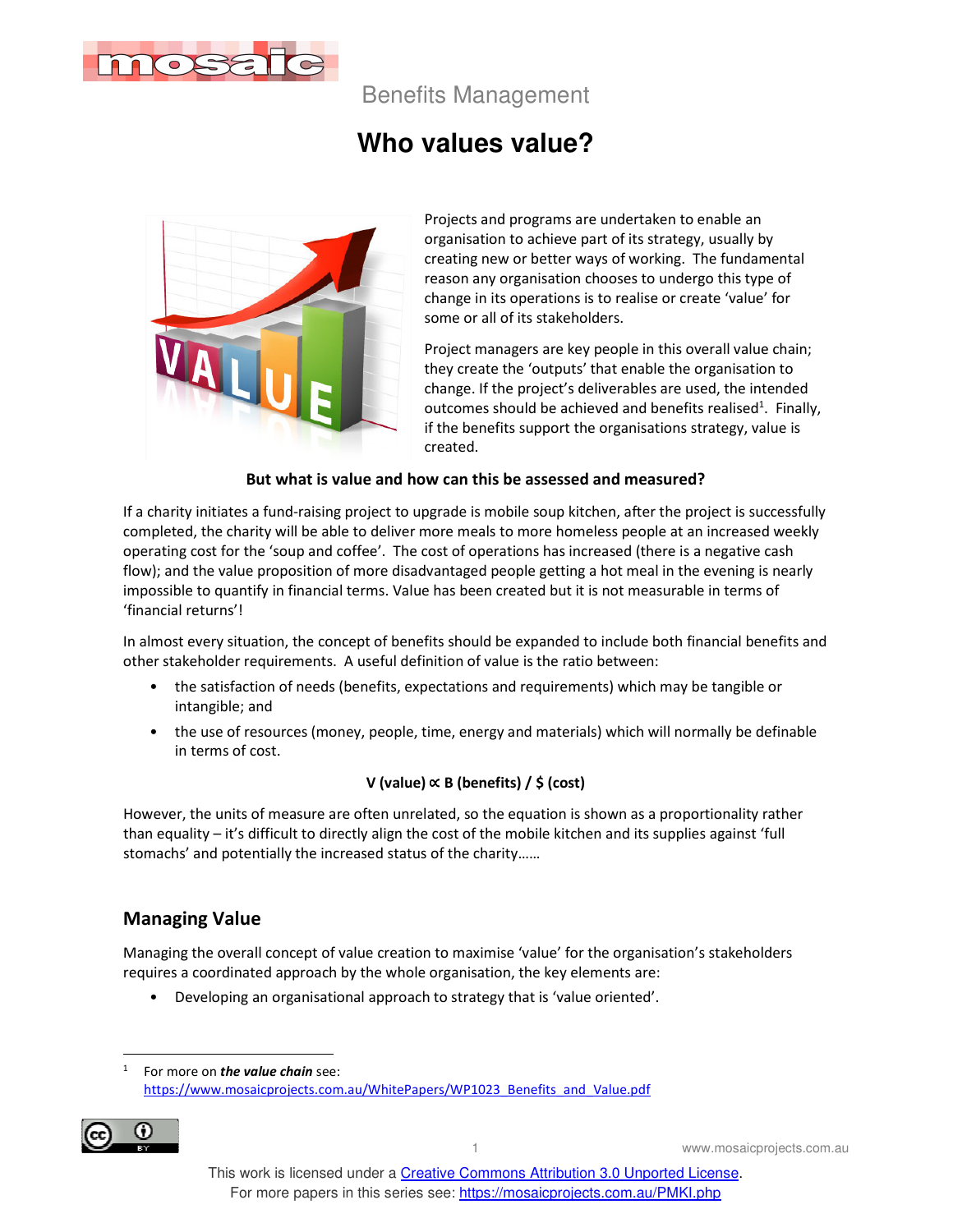# Benefits Management



- Portfolio management selecting the 'most valuable' projects and programs for the organisation to undertake. Even in commercial businesses, this requires ways of assessing 'total value' not just financial returns.
- Project managers need to keep in mind maximising both benefits realisation and value creation when making project decisions.
- The organisation's change management needs to be effective and aligned<sup>2</sup> to ensure the intended benefits are actually realised.
- Finally, the organisations governance systems need to require management to report on the final outcomes in terms of the total value realised from the original decision to invest in a project or program.

This framework is relatively easy to describe, the difficult issue is creating a 'language' that describes value from the perspective of the organisation and its stakeholders. For the charity, value may be defined as *serving more meals cost-effectively*, or as *reaching more people in need* or as *being seen to be the leading 'soup-kitchen' in the area* (ie, achieving elevated prestige) – different concepts of what is 'valuable' can shift the focus of both the project and the way the project's deliverables are used.

One language that may help define the full scope of 'value' is Dr. Edward de Bono's 'Six Value Medals<sup>3</sup>'; each of the medals represents a different concept of 'value'.



The function of each medal is discussed in *What is the value of value?<sup>4</sup>*

In commercial situations the challenge is deciding what value is attached to options such as:

- A mining project spending additional resources on environmental protection in excess of the minimum required by law to achieve a better outcome?
- A project expending resources on enhancing its stakeholder engagement effort?
- A project manager spending budget on clerical support to help implement project management processes more effectively?

The answer will always be based in the specific context of the organisation, its ethics and culture – valuing the value of value4 is not straightforward! What matters is making sure the understanding of value is consistent and agreed by the organisation's governors, its key stakeholders, and incorporated in the way the organisation works.

<sup>4</sup> For more on *using the Six Value Medals* see What is the value of value: https://www.mosaicprojects.com.au/Mag\_Articles/SA1017\_Valuing\_the\_value\_of\_value.pdf



2 www.mosaicprojects.com.au

<sup>2</sup> For more on *organisational change* see: https://www.mosaicprojects.com.au/Mag\_Articles/SA1037\_Change\_transformation\_stakeholders.pdf

<sup>3</sup> Dr. Edward de Bono's 'Six Value Medals' are discussed at: http://debonothinkingsystems.com/tools/valuemedals.htm